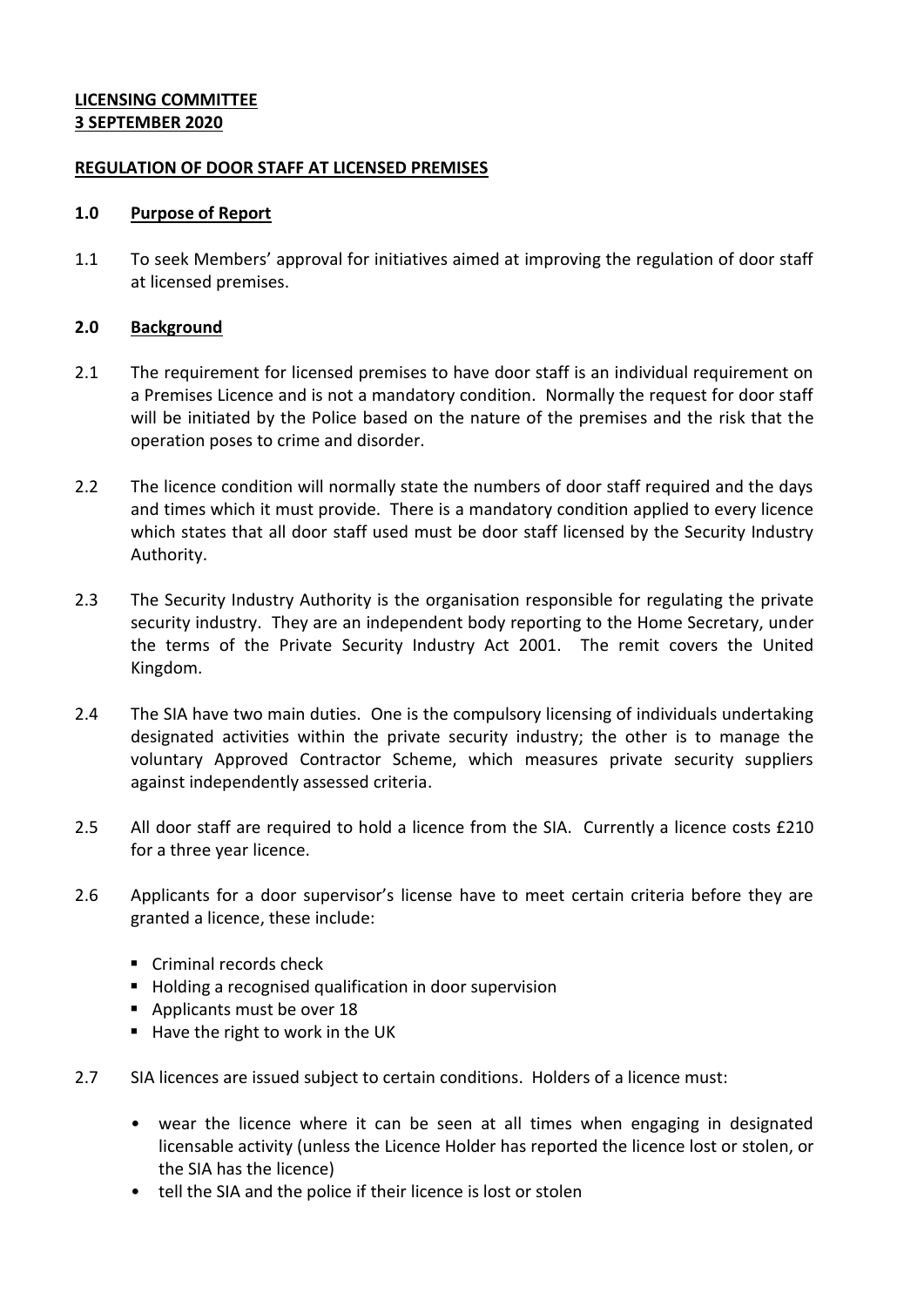- tell the SIA of any convictions, cautions or warnings, or charges for relevant offences. This applies whether committed in the UK or another country
- tell the SIA of any changes to name or address
- not deface or change the licence in any way. If a licence is damaged, the Licence Holder should tell the SIA and ask for a replacement
- not wear a licence that has been defaced or altered in any way
- show their licence if a Police Officer or other person authorised by the SIA asks to inspect it
- return the licence to the SIA if they are asked to do so
- tell the SIA of any change to the licence holder's right to remain or work in the UK.
- 2.8 The SIA are the main enforcement authority for the regulation of door supervisors. However, they do recognise that local authority licensing staff have an important role to play and it is possible for local authority staff to be authorised by the SIA to enforce the law with regard to door supervisors.
- 2.9 Newark & Sherwood has taken this opportunity and as result the two Licence Enforcement Officers employed by the Council are authorised by the SIA to undertake licence checks of door supervisors in Newark & Sherwood.
- 2.10 The role of the door supervisor is an important one, as at many venues they are the first point of contact for patrons. The attitude and behaviour of door staff can set the tone for the whole of the visitor experience. Good door staff diffuse rather than inflame situations and provide a calming approach to difficult situations.
- 2.11 The current covid19 restrictions do pose a challenge top the proposals below. However all options for a 'real' meeting (with social distancing) or a virtual meeting will be explored.

## **3.0 Proposals**

- 3.1 The number of venues in the Newark & Sherwood area that has a requirement for door staff is small when compared to some other towns. However, there are occasional reports of poor behaviour by door staff on duty in Newark.
- 3.2 In order to build a better relationship between the door staff and the Council it is proposed to hold an annual meeting with door staff operating in Newark (and their employing organisation) to set out the approach that Newark & Sherwood expect from the door staff. This would have some elements of enforcement but would take a wider approach and would include elements relating to safeguarding of vulnerable people and the wider promotion of the night time economy.

#### **4.0 RECOMMENDATION**

**That an annual meeting with door supervisors be organised in an appropriate Covid secure manner.**